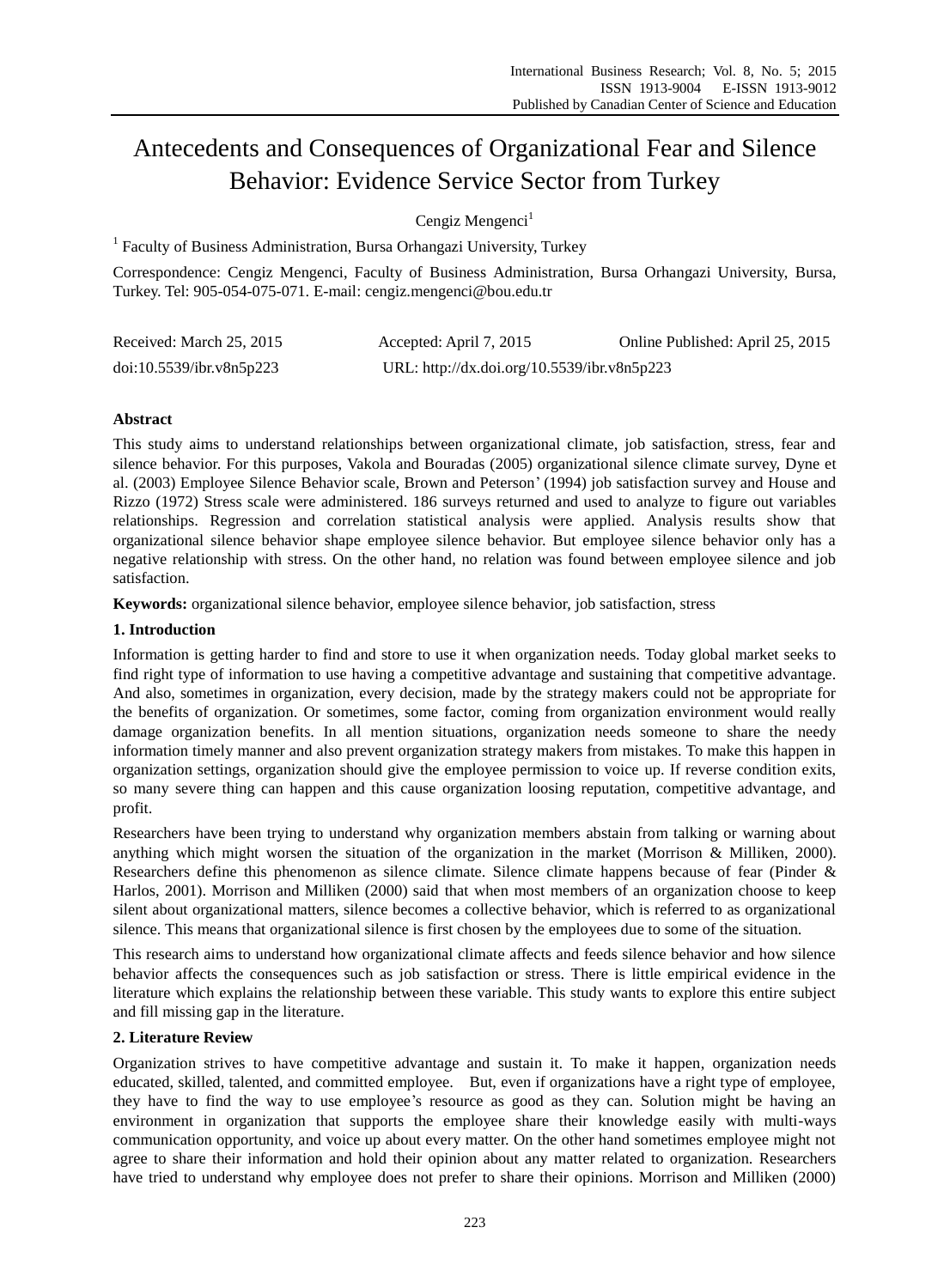first introduced silence behavior in organizational behavior field. And they defined this phenomenon that employee withholds their idea and concerns the organizational problems. Bowen and Blackmon (2003) defined this collective phenomenon such as employee choice which employee strains from expressing their opinion about anything related to organizational issue.

And also some other studies grouped reasons behind silence behavior in such as organizational, management, individual and cultural factors (Milliken et al., 2003; Premeaux, 2001; Pinder & Harlos, 2001; Bowen & Blackmon, 2003). Organizational factors are injustice culture, silence climate. Management factors are managers fear of getting negative feedback, prejudice about employee, personality of managers, homogeneity of management board. Individual factors are lack of trust between employee to employee and employee to managers, risky to talk, fear of isolation, old experience, fear of hurting relationships, personality of employee. And the last factors are national cultural reasons such as different cultural norms and high power distance.

From all definitions, it may be understood that everything starts with choosing to hide employee own ideas then this behavior spreads throughout all organizations and becomes organization wide problems (Bowen & Blackmon, 2003). After starting phase, this situation may worsen. It starts not to talk about one issue then it becomes not to talk about anything related to organizational issue (Ellis & Dyne, 2009). In this phase, actually silence becomes organizational climate (Pinder & Harlos, 2001). Then even if they trust their knowledge and experience, employee may think sharing opinion is too risky (Premeaux & Bedeian, 2003). And also they may feel that they may lose promotion opportunities, accepted as a troublemaker, and not be seen as a member of specific organizations (Vakola & Bouradas, 2005).

As it was said before, when silence behavior is shared by all organization member, then it becomes organizational climate (Blatt et al., 2006; Gephart et al., 2009). There are three important factors which foster the organizational silence behavior. They are the top management attitude to silence, supervisor attitude to silence and communication opportunities (Mayhew et al., 2006).

Diversity in employee source who propose different looking's, different opinions are important factor for organization to make a right strategy, but top manager might not accept this way. And he/she might see them as a threat who questions their authority. If this type of understanding exists in organizations that means, managers have classical management philosophy and McGregor x type employee perception. Under this philosophy, managers think that they know everything better than any employee, want to have strict control over everybody, resist or intolerant other idea, not to let employee have open communication channel to express their feeling and never accept contribution from them (Slade, 2008; Breen et al., 2005; Sussman, 2008). That's why top management attitude to silence is accepted as the most important and effective factor to support silence behavior in organization (Vakola & Bouradas, 2005).

In micro level, supervisor attitude to silence is important. Because first line employee is the core of the workforce which gives their valuable feedbacks and opinion directly to the supervisor. If supervisor supports the first line employee with multichannel communication opportunities, this means employee can easily express their feeling, opinion and discuss the issue related to their self and organization and also feel like a team (Tangirala & Ramanujam, 2008; Dutton & Ashford, 1999, Grenville, 2007). If opposite is occurred, employee might prefer to be silence. And they hold to express their opinion which might be important for having a competitive advantage and sustain it.

Today's world, employee contribution is highly important aspects to find right solution to all problem and make a right strategy. To make those happen, only solution is to support organization workers with a multichannel communication opportunities. If organization support their employee with communication channel, employee can easily transfer their experience and knowledge throughout organization and make organization change and adapt faster (Ruppel & Harrington, 2000; Johlke & Duhan, 2000). And also the more employee talks and share their idea and their feeling the more they feel as a team and in secure (Botero & Dyne, 2009).

So many reasons make employee to abstain from sharing experience, knowledge and opinion. This is called as an employee silence behavior. Employee silence behavior phenomenon is defined such as employee who has an ability to change something prefers to hide their behavioral preferences, cognitive evaluation and sincere emotion from everybody and not to share them with anyone (Pinder & Harlos, 2001). Researcher has categorized this phenomenon in to three dimensions.

First one is Defensive Silence which was defined as resist to share relevant ideas, information, or opinions to protect their selves, due to fear. Defensive Silence is purposeful and proactive behavior that is targeted to protect the self from external threats (Schlenker & Weigold, 1989).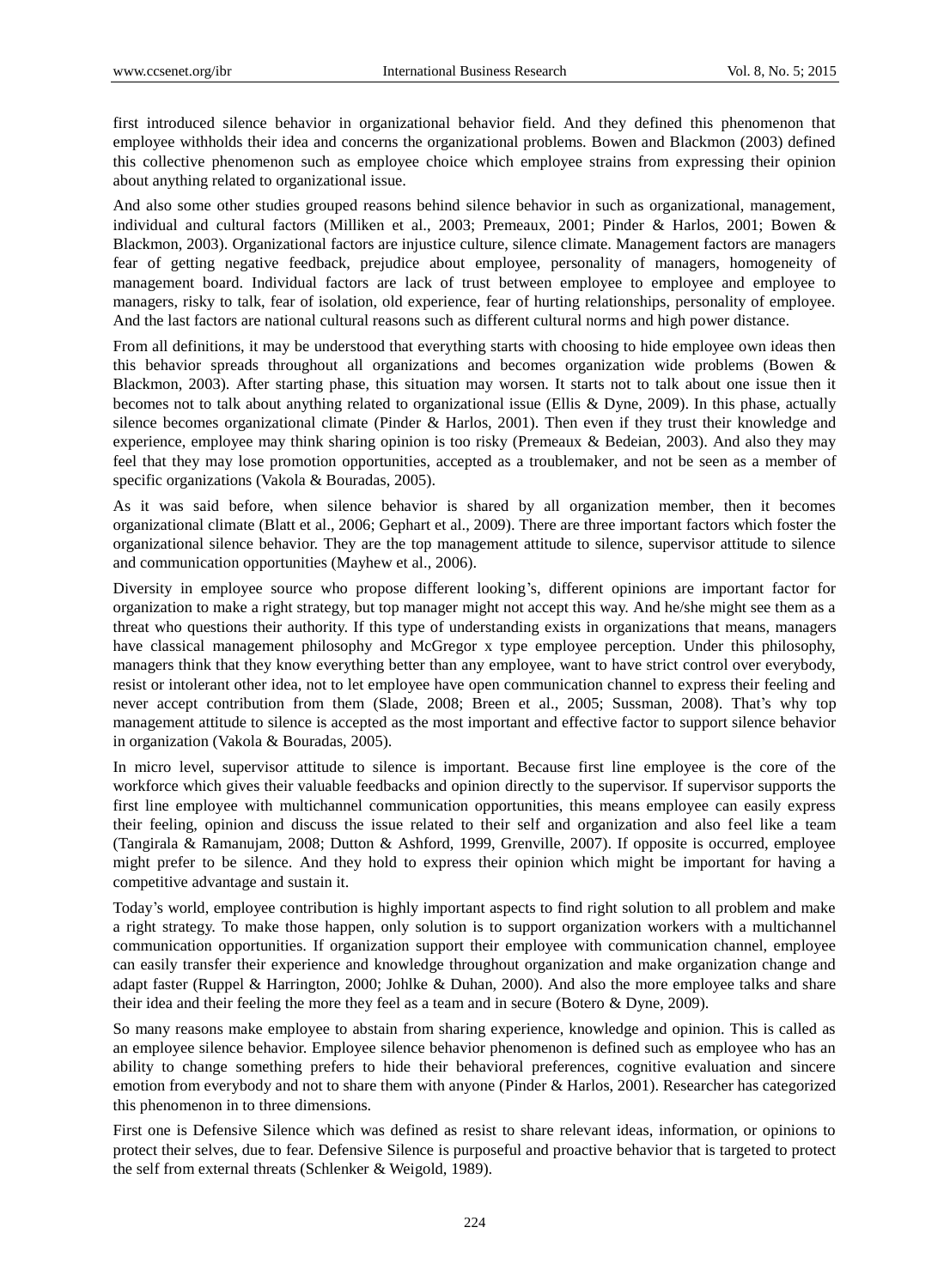Second is Acquiescent Silence, which was explained intentionally passive and uninvolved behavior. For example, an employee might think that speaking up would not solve or change anything that's why employee might accept talking worthless. Also, an employee might keep opinions and information to him/her self, based on low self-efficacy assessments about personal capability to affect the situation.

And the last one is Pro-social Silence which was defined as expressing work-related ideas, information, or opinions based on cooperative motives. This type of voice behavior is intentional, proactive, and other-oriented. This silence behavior prioritizes advantage of others, such as the organization or colleges. This is because many employees in organizations (especially those with power) are comfortable with things the way they are and prefer to maintain the status quo (Nemeth & Staw, 1989).

Consequences of employee silence behavior are stress, job dissatisfaction, employee turnover intend, sabotage and so many negative results might be occurred (Perlow & Williams, 2003).

As it is understood from all information, these hypotheses can be driven

 $h_1$ . Organizational silence behavior has a positive relation with employee silence behavior.

h2. Employee silence behavior has a positive relation with job satisfaction but negative relation with stress.

# **3. Method**

## *3.1 Subjects and Procedures*

Data were collected from service sector in Bursa-Turkey. A questionnaire survey was conducted. The questionnaires that include demographic information, organizational silence behavior, employee silence behavior, job satisfaction, stress items were delivered to 250 randomly selected service workers in 5 different companies. 186 surveys came back from companies and accepted to analyze. The sample included female 48.3% and male 51.7%. The majority of the respondents were married 81.2%. The range of workers old was 22 thru 48 years and the majority of participants tenure is 0-5 years 32.4%.

## **4. Measures**

## *4.1 Organizational Silence Climate*

Vakola and Bouradas organizational silence climate survey was administered. The scale consists of 13 items. 3 items measures of Top Management attitude to silence behavior; 5 items measures of Supervisor attitude to silence behavior and 5 items measures of communication opportunities. Variance explained ratio was 61.457. Factor loads for all sub-dimensions were attained between .612 thru .861. Cronbach's alpha coefficients were .772; 824; and 731 respectively.

#### *4.2 Employee Silence Behavior*

Employee Silence Behavior scale which was defined by Dyne et al. (2003) was administered. This scale consists of three factor which are Self-Protective Silence (9 items), Acquiescent Silence (9 items) and Prosocial Silence (5 items). Variance explained ratio was 67.557. Factor loads for all sub-dimensions were attained between .542 thru .819. Cronbach's alpha coefficients were .891; 927; and 862 respectively.

#### *4.3 Job Satisfaction*

Brown and Peterson' (1994) job satisfaction survey was used. The scale consists of 6 items. Participants were requested to evaluate each item in terms of the frequency of their feelings ranging from 1 (strongly disagree) to 5 (strongly agree). Variance explained ratio was 59.954. Factor loads for all sub-dimensions were attained between .687 thru .741. Cronbach's alpha coefficients were .853.

# *4.4 Stress*

Stress was measured by using the scale developed by House and Rizzo (1972). The scale has 7 factors. Participants were asked to respond to stress scale by indicating the degree to which the condition applied to them on a five-point scale ranging from 1 (strongly disagree) to 5 (strongly agree). In this sample, Variance explained ratio was 63.090. Factor loads for all sub-dimension were attained between .540 thru .894. Cronbach's alpha coefficients were .898.

#### **5. Results**

The inter correlation matrix results were showed in Table 1. According to results from Table 1, Job satisfaction variable has only positive relation with supervisory attitude to silence and communication opportunities and negative relation with stress. And stress has a positive relation with Acquiescent Silence, Self-Protective Silence, Pro-social Silence which means that employee behavior to silence directly results in stress. Communication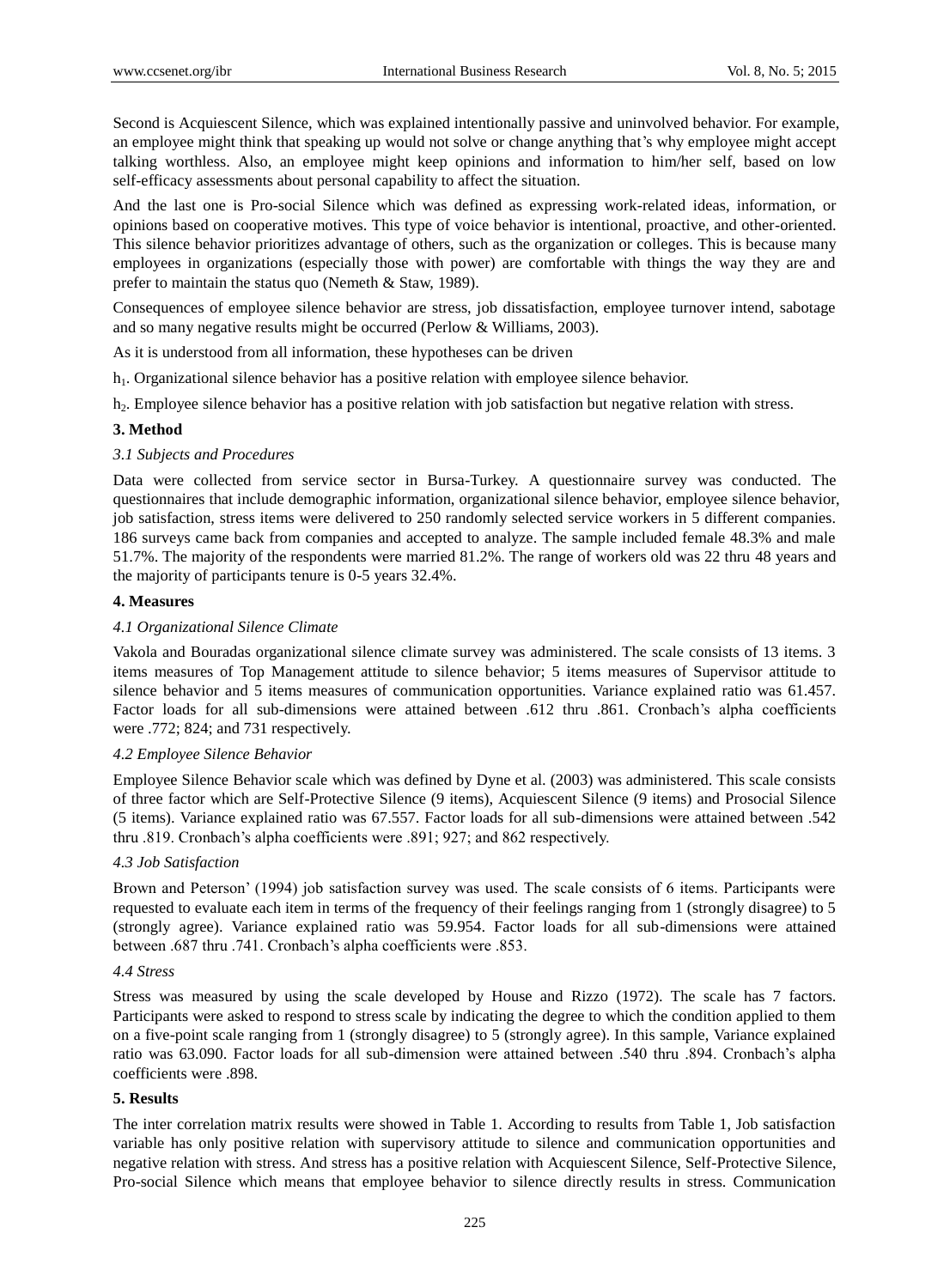opportunities have only positive relationship with supervisory attitude to silence. All results means that Organization silence climate directly shape and effect of employee silence behavior, then employee silence behavior might carry these influence on job satisfaction and stress in organization.

|  |  | Table 1. Correlation results |
|--|--|------------------------------|
|--|--|------------------------------|

|                                       |                      | 2                    | 3                    | $\overline{4}$       | 5                    | 6                    | 7    | 8              |
|---------------------------------------|----------------------|----------------------|----------------------|----------------------|----------------------|----------------------|------|----------------|
| 1. Job satisfaction                   |                      |                      |                      |                      |                      |                      |      |                |
| 2. stress                             | $-.252$ **           |                      |                      |                      |                      |                      |      |                |
| 3. Top management attitude to silence | $-.056$              | $,289^{**}$          |                      |                      |                      |                      |      |                |
| 4. Supervisor attitude to silence     | $,297$ <sup>**</sup> | $-.098$              | $-.020$              |                      |                      |                      |      |                |
| 5. Communication opportunities        | $,318^{**}$          | $-.053$              | ,043                 | $,651$ <sup>**</sup> |                      |                      |      |                |
| 6. Acquiescent Silence                | ,033                 | $,180^\circ$         | $,483^{**}$          | .028                 | $,190\degree$        |                      |      |                |
| 7. Self-Protective Silence            | $-.047$              | $,313$ <sup>**</sup> | ,491                 | ,050                 | ,138                 | $,823$ <sup>**</sup> |      |                |
| 8. Pro-social Silence                 | ,126                 | $,182^*$             | $,335$ <sup>**</sup> | $,220^{**}$          | $,281$ <sup>**</sup> | $,548^{\ast\ast}$    | ,618 | $\overline{1}$ |

*Note.* \*\* Correlation is significant at the 0.01 level (2-tailed). \* Correlation is significant at the 0.05 level (2-tailed).

In the Table 2 results, thereare positive regression relationship found between Acquiescent Silence and Self Protective Silence with top management attitude to silence and communication opportunities. Also positive relationship was found between Pro-social silence, top management attitude to silence, supervisory attitude to silence and communication opportunities. According to Table 1 and 2 results,  $h_1$ was supported.

|  |  | Table 2. Regression analysis between organizational silences climate and fear and silence behavior |  |  |  |
|--|--|----------------------------------------------------------------------------------------------------|--|--|--|
|  |  |                                                                                                    |  |  |  |

| variables                                          | Adjusted R squared | Std. Error | F      | t     | Beta | Sig.  |
|----------------------------------------------------|--------------------|------------|--------|-------|------|-------|
| Top management attitude to silence                 | .234               | .77488     | 59.728 | 7.728 | .483 | .000  |
| Supervisor attitude to silence                     | .001               | .88476     | .152   | .390  | .028 | .697  |
| Communication opportunities                        | .031               | .86894     | 7.360  | 2.713 | .190 | .007  |
| Dependent variable: Acquiescent Silence            |                    |            |        |       |      |       |
| variables                                          | Adjusted R squared | Std. Error | F      | t     | Beta | Sig.  |
| Top management attitude to silence                 | .237               | .82851     | 62.343 | 7.896 | .491 | .000. |
| Supervisor attitude to silence                     | .002               | .95001     | .490   | .700  | .050 | .485  |
| Communication opportunities                        | .014               | .94211     | 3.796  | 1.948 | .138 | .053  |
| <b>Dependent variable: Self Protective Silence</b> |                    |            |        |       |      |       |
| variables                                          | Adjusted R squared | Std. Error | F      | t     | Beta | Sig.  |
| Top management attitude to silence                 | .108               | .86242     | 24.819 | 4.982 | .335 | .000. |
| Supervisor attitude to silence                     | .049               | .89291     | 9.998  | 3.162 | .220 | .002  |
| Communication opportunities                        | .079               | .87839     | 16.865 | 4.107 | .281 | .000. |
| Dependent variable: Pro-social Silence             |                    |            |        |       |      |       |

In the concept of this study there was an attempt to understand how employee silence behavior results in the consequences such as job satisfaction and stress. The results showed that job satisfaction were not affected by the employee silence behavior but stress.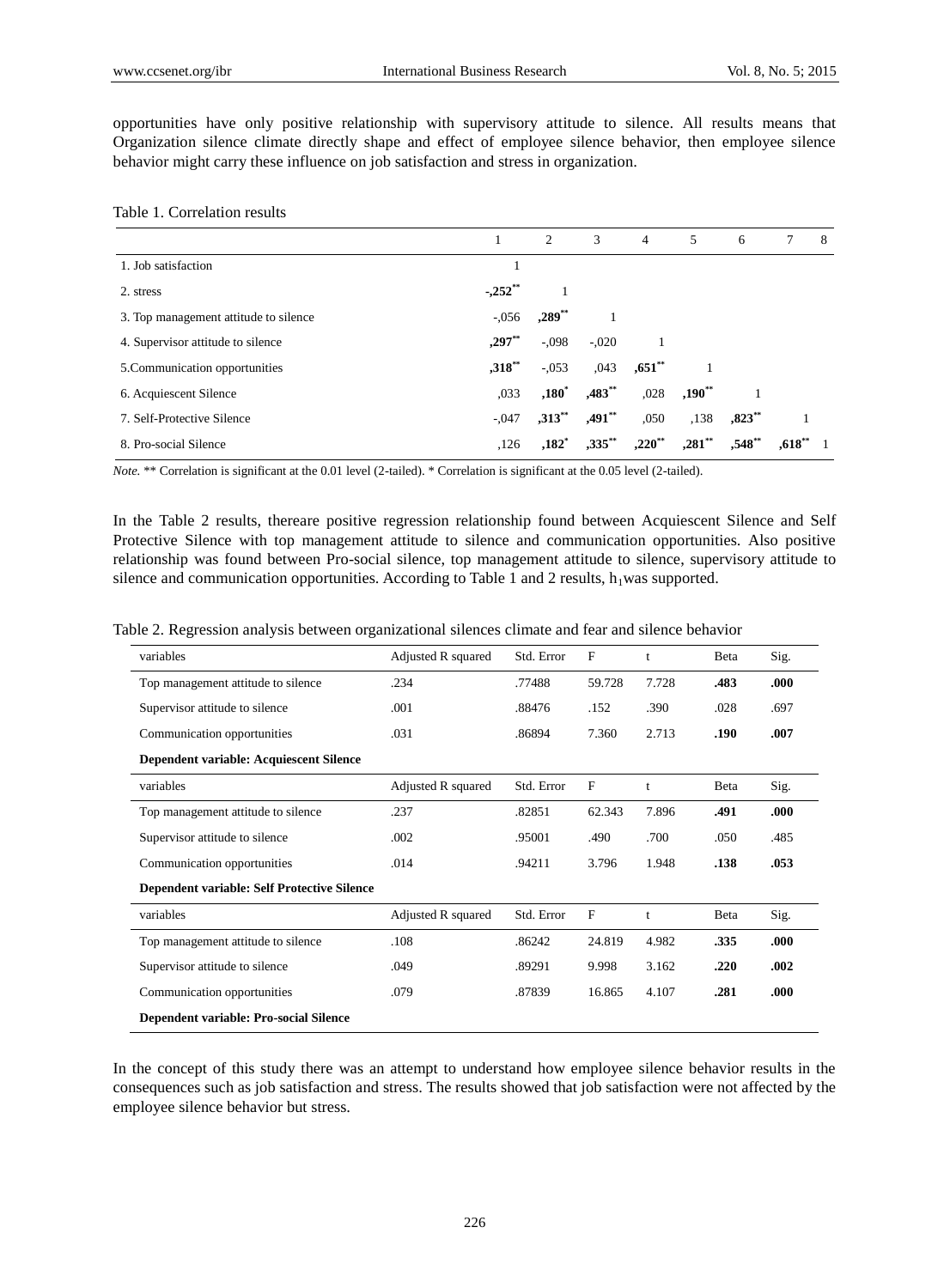| variables                            | Adjusted R squared | Std. Error | F            |         | Beta    | Sig. |
|--------------------------------------|--------------------|------------|--------------|---------|---------|------|
| Acquiescent silence                  | $-.004$            | .80176     | .211         | .459    | .033    | .646 |
| Self-Protective Silence              | $-.003$            | .80132     | .427         | $-.654$ | $-.047$ | .514 |
| Pro-social Silence                   | .011               | .79578     | 3.171        | 1.781   | .126    | .077 |
| Dependent variable: Job satisfaction |                    |            |              |         |         |      |
| variables                            | Adjusted R squared | Std. Error | $\mathbf{F}$ |         | Beta    | Sig. |
|                                      |                    |            |              |         |         |      |
| Acquiescent silence                  | .027               | .87356     | 6.532        | 2.556   | .180    | .011 |
| Self-Protective Silence              | .093               | .84347     | 21.242       | 4.609   | .313    | .000 |
| Pro-social Silence                   | .028               | .87317     | 6.716        | 2.592   | .182    | .010 |

Table 3. Regression analysis between fear and silence behavior, job satisfaction and stress

#### **6. Discussion**

This study aimed to examine the relationship among organizational silence climate, employees' silence behavior, stress and job satisfaction. Results showed that there is a positive relationship found between Acquiescent silence and Self-Protective Silence with top management attitudes to silence, communication opportunities; Pro-social Silence has a positive relationship with top management to silence, supervisor management to silence and communication opportunities. Job satisfaction has no relationship with employee silence behavior dimension such as Acquiescent silence, Self-Protective Silence, Pro-social Silence. But it has a negative relationship with stress. And also it has positive relations with supervisor attitude to silence and communication opportunities.

In this study, there is a discrepancy exist between finding in this study with findings which were attained by Morrison and Milliken (2000). In Morrison and Milliken (2000) study, they found that supervisory attitude to silence behavior was the strongest predictor of silence behavior. But in this study, top manager attitude to silence is the strongest predictor of silence behavior in organization. This might happen due to working environment. This study was conducted in school. There might not be supervisor who was used as effective as the supervisor in Morrison and Milliken (2000) study. And employee might directly interact with their top managers. But most of the other findings are consistent with the relevant proposition by Morrison and Milliken (2000). It would be said that top and supervisory attitude to silence influence the silence behavior in organization. This means that employee directly look their first managers to understand how to express their idea or different opinions, their disagreement, or to resist unwanted requirement. If the first managers give employee right to speak up and also support them multi-channel communication opportunities, they will feel free to voice up, discuss, participate the decision making process. This way organization can benefit of employee experiences and knowledge.

The results of the study also showed that the strongest predictor of job satisfaction is communication opportunities. Past research supports this finding indicating that communication among other organizational processes is a predictor of job satisfaction (Putti & Aryee, 1990). This happens because satisfaction with openness in communication channels, trust and sharing of information and knowledge may all enhance a sense of belonging and identification with the organization. This may also indicate that supervisors' attitudes and top management attitudes to silence are important as jobs satisfaction developer.

This study findings support that top or supervisory attitude to silence are both the strongest predictor of job satisfaction if both managers give opportunities to employee to change their idea, handle problems, pay attention their opinions, employee might feel more satisfied with their job (Willkinson & Wagner, 1993; Mishra & Morrissey, 1990; Rich, 1997).

## **References**

- Blatt, R., Christianson, M. K., Sutcliffe, K. M., & Rosenthal, M. M. (2006). A sensemaking lens on reliability. *Journal of Organizational Behaviour, 27*(7), 897-917. http://dx.doi.org/10.1002/job.392
- Botero, I. C., & Dyne, L. V. (2009). Employee voice behavior: Interactive effects of LMX and power distance in the United States and Colombia. *Management Communication Quarterly, 23*(1), 84-104. http://dx.doi.org/10.1177/0893318909335415

Bowen, F., & Blackmon, K. (2003). Spirals of silence: The dynamic effects of diversity on organizational voice.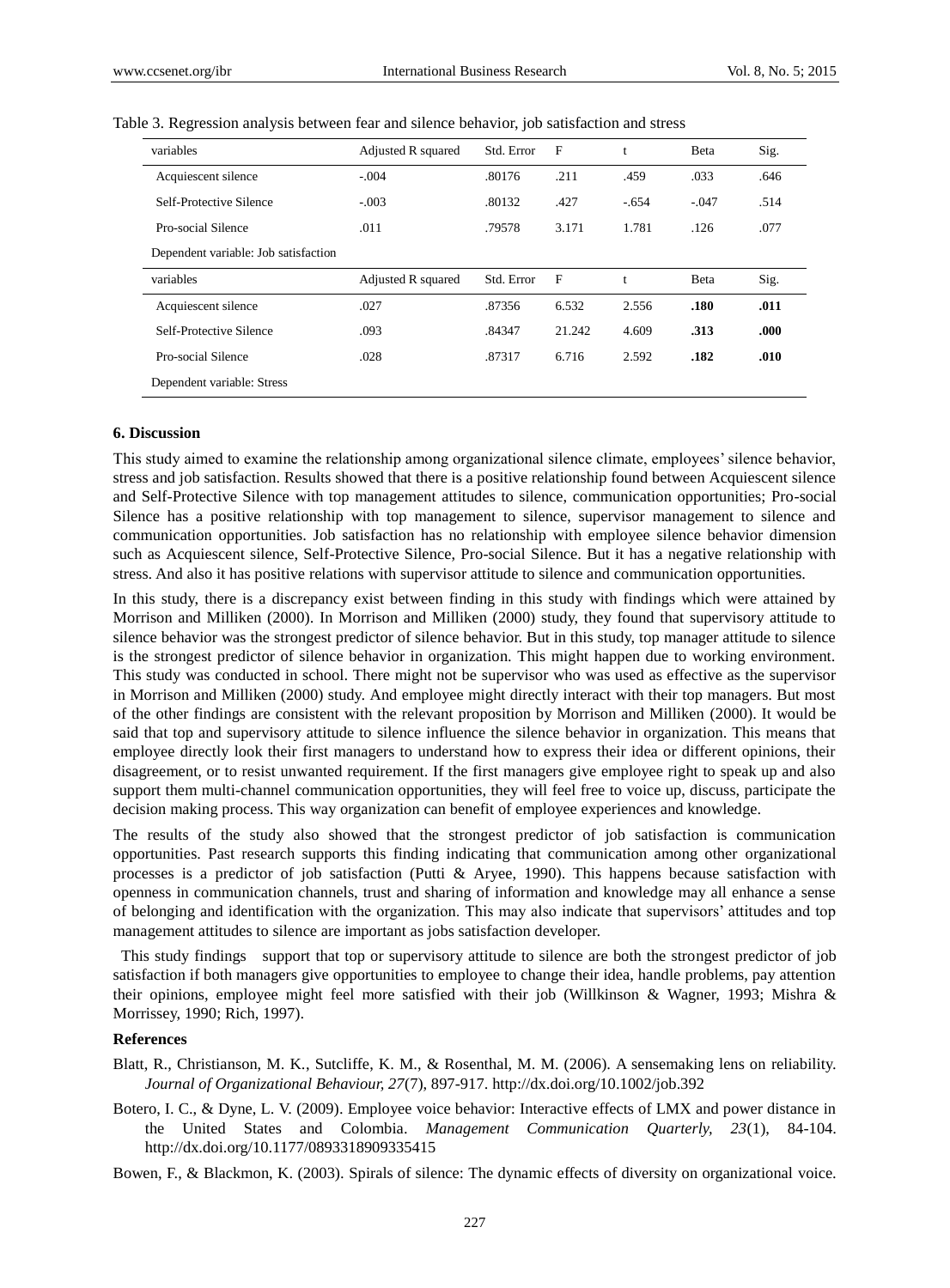*Journal of Management Studies, 40*, 1393-1417. http://dx.doi.org/10.1111/1467-6486.00385

- Breen, V., Fetzer, R., Howard, L., & Preziosi, R. (2005). Consensus problem: Solving increases perceived communication openness in organizations. *Employee Responsibilities and Rights Journal, 17*(4), 215-229. http://dx.doi.org/10.1007/s10672-005-9050-z
- Brown, S. P., & Peterson, R. A. (1994). The effect of effort on sales performance and job satisfaction. *Journal of Marketing, 58*(2). ABI/INFORM Global. http://dx.doi.org/10.2307/1252270
- Duton, J. E., & Sussan, E. A. (1999). Selling issues to top management. *Academic of Management Review, 18*.
- Gephart, J. J. K., Detert, J. R., Trevin, L. K. E., & Amy, C. (2009). Silenced by fear: The nature, sources, and consequences of fear at work. *Research in Organizational Behavior, 29*, 1-31. http://dx.doi.org/10.1016/j.riob.2009.07.001
- Grenville, H., & Jennifer, A. (2007). Developing issue-selling effectiveness over time: Issue selling as resourcing. *Organization Science, 18*(4), 560-577. http://dx.doi.org/10.1287/orsc.1070.0266
- House, R., & Rizzo, J. (1972). Role conflict and ambiguity as critical variables in a model of organizational behavior. *Organizational Behavior and Human Performance, 7*, 467-505. http://dx.doi.org/10.1016/0030-5073(72)90030-X
- Johlke, M. C., & Duhan, D. F. (2000). Supervisor communication practices and service employee job outcomes. *Journal of Service Research, 3*(2), 154-165. http://dx.doi.org/10.1177/109467050032004
- Mayhew, M. J., Grunwald, H. E., & Dey, E. L. (2006). Breaking the silence: Achieving a positive climate for diversity from the staff perspective. *Research in Higher Education, 47*(1), 63-88. http://dx.doi.org/10.1007/s11162-004-8152-z
- Milliken, F. J., Morrison, E. W., & Hewlin, P. F. (2003). An exploratory study of employee silence: Issues that employees don't communicate upward and why. *Journal of Management Studies, 40*, 1453-1476. http://dx.doi.org/10.1111/1467-6486.00387
- Mishra, J., & Morrissey, M. A. (1990). Trust in employee/employer relationships: A survey of West Michigan managers. *Public Personnel Management, 19*, 443-485.
- Morrison, E. W., & Milliken, F. J. (2000). Organizational silence: A barrier to change and development in a pluralistic world. *Academy of Management Review, 25*, 706-725. http://dx.doi.org/10.2307/259200
- Nemeth, C. J., & Staw, B. M. (1989). The tradeoffs of social control and innovation in small groups and organizations. In L. Berkowitz (Ed.), *Advances in experimental social psychology* (Vol. 22, pp. 175-210). New York: Academic Press.
- Perlow, L., & Williams, S. (2003, May). Is silence killing your company? *Harvard Business Review, 81*, 52-58. http://dx.doi.org/10.1109/EMR.2003.24935
- Pinder, C. C., & Harlos, K. P. (2001). Employee silence: Quiescence and acquiescence as responses to perceived injustice. *Research in Personnel and Human Resources Management, 20*, 331-369. http://dx.doi.org/10.1016/S0742-7301(01)20007-3
- Premeaux, S. F. (2001). *Breaking the Silence: Toward an understanding of speaking up in the workplace*. Unpublished Doctoral Thesis, Louisiana State University.
- Premeaux, S. F., & Bedeian, A. G. (2003). Breaking the silence: The moderating effects of elf monitoring in predicting speaking up in the workplace. *Journal of Management Studies, 40*, 1537-1562. http://dx.doi.org/10.1111/1467-6486.00390
- Putti, J., & Aryee, S. (1990). Communication relationship satisfaction. *Group and Organization Studies, 15*(1), 44-53. http://dx.doi.org/10.1177/105960119001500104
- Rich, G. (1997). The sales manager as a role model: Effects on trust, job satisfaction and performance of salespeople. *Journal of Academy Marketing Science, 25*, 319-328. http://dx.doi.org/10.1177/0092070397254004
- Ruppel, C. P., & Harrinton, S. J. (2000). The relationship of communication, ethical work climate, and trust to commitment and innovation. *Journal of Business Ethics, 25*(4), 313-328. http://dx.doi.org/10.1023/A:1006290432594
- Schlenker, B. R., & Weigold, M. F. (1989). Self-Identification and Accountability. In R. A. Giacalone & P. Rosenfeld (Eds.), *Impression management in the organization* (pp. 21-43). Hillsdale, NJ: Erlbaum.